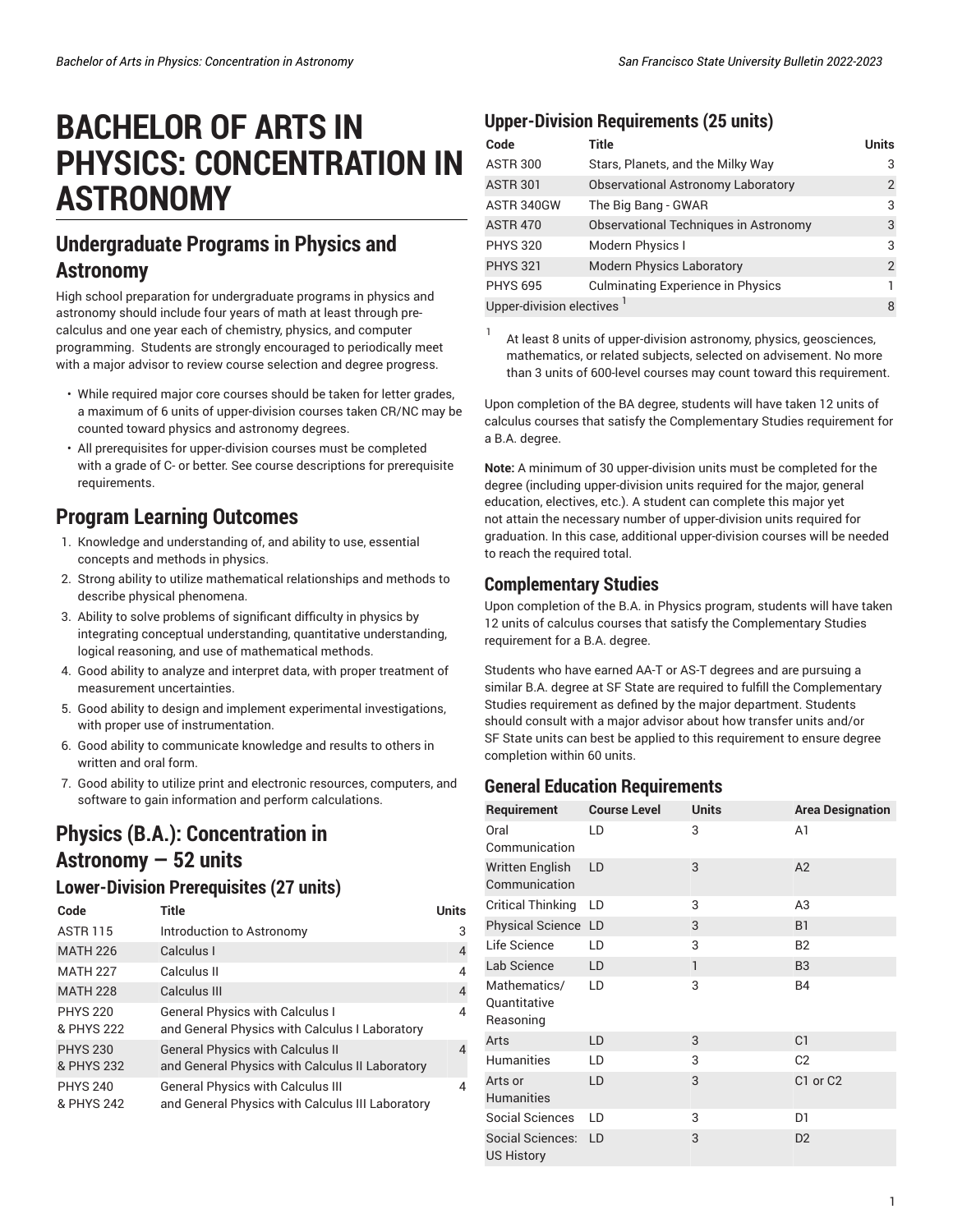| Lifelong Learning LD<br>and Self-<br>Development<br>(LLD) |    | 3 | Е      |
|-----------------------------------------------------------|----|---|--------|
| <b>Ethnic Studies</b>                                     | LD | 3 | F      |
| Physical and/or<br>Life Science                           | UD | 3 | $UD-B$ |
| Arts and/or<br><b>Humanities</b>                          | UD | 3 | $UD-C$ |
| Social Sciences                                           | UD | 3 | $UD-D$ |
| <b>SF State Studies</b>                                   |    |   |        |

Courses certified as meeting the SF State Studies requirements may be upper or lower division in General

| Education (GE), a major or minor, or an elective. |  |  |      |
|---------------------------------------------------|--|--|------|
| American Ethnic LD or UD                          |  |  | AFRM |
| and Racial                                        |  |  |      |

| <u>uisivisuun </u><br><b>Minorities</b> |          |   |    |
|-----------------------------------------|----------|---|----|
| Environmental<br>Sustainability         | LD or UD | 3 | ES |
| Global<br>Perspectives                  | LD or UD | 3 | GP |
| Social Justice                          | LD or UD | 3 | SJ |

Note: LD = Lower-Division; UD = Upper-Division.

## **First-Time Student Roadmap (4 Year)**

- 1. In order to choose your English Composition A2 course and your QR/Math B4 course, please complete the online advising activities at [writingadvising.sfsu.edu](https://writingadvising.sfsu.edu/) ([https://writingadvising.sfsu.edu/\)](https://writingadvising.sfsu.edu/) and [mathadvising.sfsu.edu](https://mathadvising.sfsu.edu/) ([https://mathadvising.sfsu.edu/\)](https://mathadvising.sfsu.edu/). Questions? Contact Gator [Smart](https://gatorsmartstart.sfsu.edu/) Start. ([https://gatorsmartstart.sfsu.edu/\)](https://gatorsmartstart.sfsu.edu/)
- 2. Select the row that matches your English course choice for A2.\*
- 3. Select the column that matches your QR/Math course choice for B4.
- 4. Click the Roadmap that lines up with your row and column.

For example, if you select ENG 104/ENG 105 and a multi-semester QR/ math sequence for your first year, then choose Roadmap D.

| <b>Course Choice</b>   | <b>One-Semester Course</b>                                                                                                                                               | <b>Two-Semester</b><br><b>Sequence or Support</b><br>Course                                                                                                                |
|------------------------|--------------------------------------------------------------------------------------------------------------------------------------------------------------------------|----------------------------------------------------------------------------------------------------------------------------------------------------------------------------|
| <b>ENG 114</b>         | Roadmap A (http://<br>bulletin.sfsu.edu/<br>colleges/science-<br>engineering/physics-<br>astronomy/ba-<br>physics-concentration-<br>astronomy/roadmap-i-<br>ii-eng/)     | Roadmap C (http://<br>bulletin.sfsu.edu/<br>colleges/science-<br>engineering/physics-<br>astronomy/ba-<br>physics-concentration-<br>astronomy/roadmap-iii-<br>iv-eng/)     |
| <b>ENG 104/ENG 105</b> | Roadmap B (http://<br>bulletin.sfsu.edu/<br>colleges/science-<br>engineering/physics-<br>astronomy/ba-<br>physics-concentration-<br>astronomy/roadmap-i-<br>ii-stretch/) | Roadmap D (http://<br>bulletin.sfsu.edu/<br>colleges/science-<br>engineering/physics-<br>astronomy/ba-<br>physics-concentration-<br>astronomy/roadmap-iii-<br>iv-stretch/) |

\* Composition for Multilingual Students: If taking ENG 209 as your first English course, choose the ENG 114 row. If taking ENG 201 or ENG 212 for your first English course, choose the ENG 104/ENG 105 row.

## **Transfer Student Roadmap (2 Year)**

For students with an AS-T in **Physics**. This [roadmap](http://bulletin.sfsu.edu/colleges/science-engineering/physics-astronomy/ba-physics-concentration-astronomy/adt-roadmap/) opens in a new [tab](http://bulletin.sfsu.edu/colleges/science-engineering/physics-astronomy/ba-physics-concentration-astronomy/adt-roadmap/) ([http://bulletin.sfsu.edu/colleges/science-engineering/physics](http://bulletin.sfsu.edu/colleges/science-engineering/physics-astronomy/ba-physics-concentration-astronomy/adt-roadmap/)[astronomy/ba-physics-concentration-astronomy/adt-roadmap/\)](http://bulletin.sfsu.edu/colleges/science-engineering/physics-astronomy/ba-physics-concentration-astronomy/adt-roadmap/).

### **This degree program is an approved pathway ("similar" major) for students earning the ADT in Physics**

California legislation SB 1440 (2009) mandated the creation of the Associate Degree for Transfer (ADT) to be awarded by the California Community Colleges. Two types of ADTs are awarded: Associate in Arts for Transfer (AA-T) and Associate in Science for Transfer (AS-T).

Note: no specific degree is required for admission as an upper-division student. However, the ADT includes specific guarantees related to admission and graduation and is designed to clarify the transfer process and strengthen lower-division preparation for the major.

An ADT totals 60 units and in most cases includes completion of all lower-division General Education requirements and at least 18 units in a specific major. (The Biology, Chemistry, and Environmental Science AS-T degrees defer 3 units in lower-division GE area C and 3 units in lowerdivision GE area D until after transfer.) Students pursuing an ADT are guaranteed admission to the CSU if minimum eligibility requirements are met, though not necessarily to the CSU campus of primary choice.

Upon verification that the ADT has been awarded prior to matriculation at SF State, students are guaranteed B.A. or B.S. completion in 60 units if pursuing a "similar" major after transfer. Determinations about "similar" majors at SF State are made by faculty in the discipline.

Degree completion in 60 units cannot be guaranteed when a student simultaneously pursues an additional major, a minor, certificate, or credential.

A sample advising roadmap for students who have earned an ADT and continue in a "similar" major at SF State is available on the Roadmaps tab on the degree requirements page for the major. The roadmap displays:

- How many lower-division units required for the major have been completed upon entry based on the award of a specific ADT;
- Which lower-division requirements are considered complete upon entry based on the award of a specific ADT;
- How to complete the remaining 60 units for the degree in four semesters.

Students who have earned an ADT should seek advising in the major department during the first semester of attendance.

## **General Advising Information for Transfer Students**

- 1. Before transfer, complete as many lower-division requirements or electives for this major as possible.
- 2. The following courses are not required for admission but are required for graduation. Students are strongly encouraged to complete these